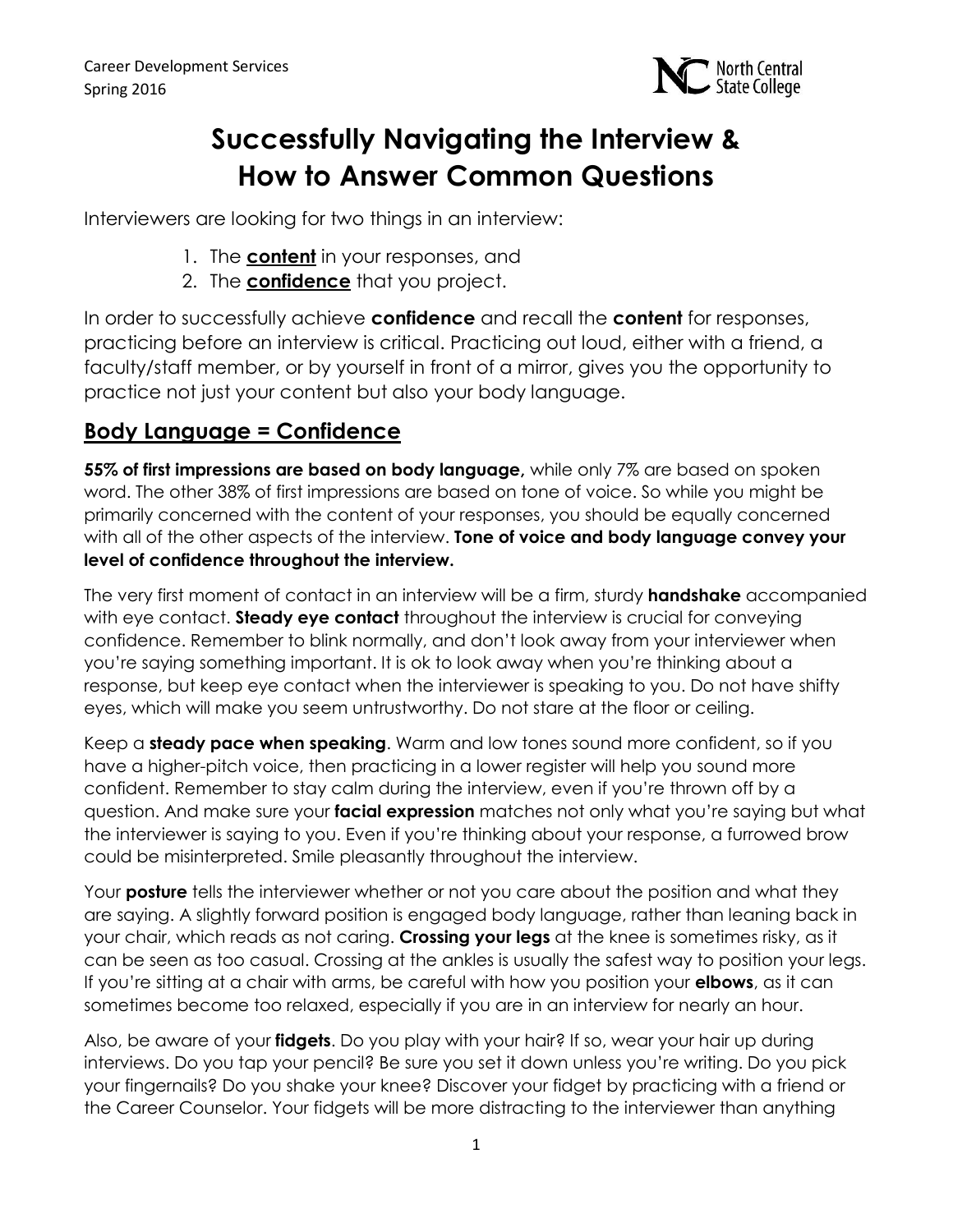Career Development Services Spring 2016



else. If the interviewer is so distracted by your knee shaking that they aren't listening to your responses, then you will certainly not get the job.

#### **Recognizing Types of Questions**

There are multiple types of questions that you may face in an interview. The primary types are traditional, situational/behavioral, critical incident, or hypothetical. These questions are meant to assess different skills, qualities, and attributes. Regardless of the type of questions you're asked, it is most important to **stay calm, breathe, and think before speaking**. Think about **what they are really asking**. Listen to the **whole question** before starting to think about your answer because often questions have multiple parts. Although you can find responses to questions online, and you'll have practiced interview questions previously, **don't give canned responses because questions vary slightly**. Listen to the interviewer and **demonstrate you're a match** for the company and position. **This should be the goal of every single response you give.**

#### *Traditional*

Traditional questions gather **important job-related information but are not specific to a situation** that you have had in the past. They can relate to your interest in the organization or position, teamwork, work-related skills, your education/training, your career path/goals, performance/assessment, salary, the career field/industry, etc. Common traditional questions are the "*Tell me a little about yourself*" (60 second elevator pitch) and strengths/weaknesses questions. It is important to listen to the entire question and **answer what's being asked**. Remember, **K.I.S.S—Keep It Simple, Silly**. **Refrain from rambling** once you've completely answered the question.

#### *Situational/Behavioral*

Situational/Behavioral questions are designed to **assess how you've dealt with a work-related situation in the past**. The **story you choose to tell and how you choose to tell it** are equally important during these responses. Interviewers are not just assessing your skills but also your **attitudes** to see if you're a good match for their company. Always **stay positive** about your previous employer and choose stories where you made a positive difference on the outcome. Interviewers like to see the **results you produced**. Also, be prepared for probing and **follow-up questions**. These questions often start with "*Tell me about a time when*…", "*What's a time when*…", "*Describe a situation when*…" etc. Using the **S-T-A-R Method** or **P-A-R Method** are effective when answering these questions:

- **► Situation—Describe the setting/backstory (where, when, with whom).**
- **T**ask—What needed to be done and why?
- **A**ction—What did you do and how?
- **R**esult—What happened—accomplishments and/or consequences?
- **P**roblem—Problem/Task you were assigned.
- **A**ction—Steps you took to solve problem.
- **R**esult—Results/Consequences of your actions.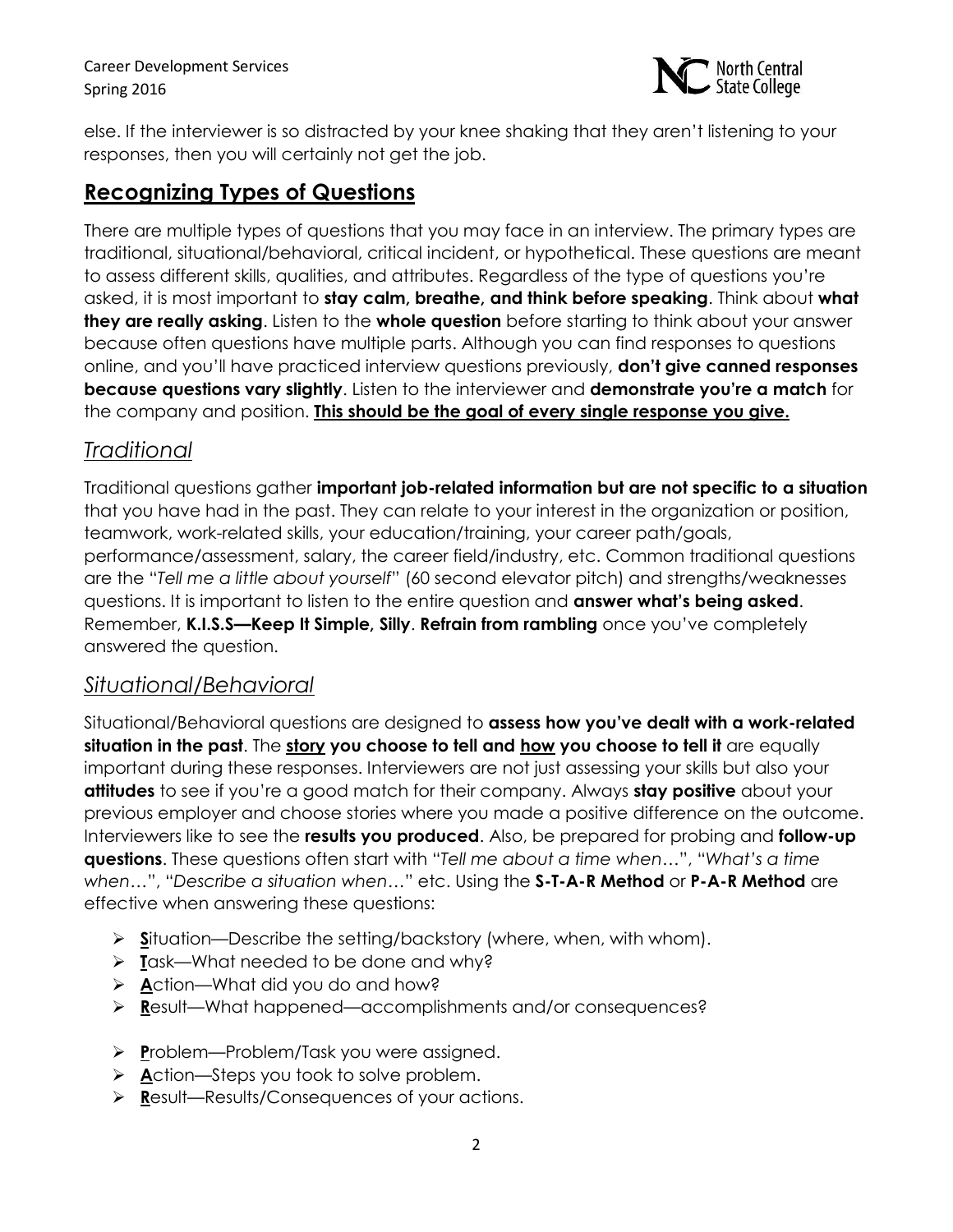

#### *Critical Incident*

Critical incident questions are formed from **actual scenarios that are occurring or have occurred at the company**, and the interviewer asks how you would handle the situation. It is first important to **figure out what skill the interviewer is trying to assess**; get to the root of the question. Are they asking a question about ethics and morals? Are they asking about communication and teamwork? Is this a problem solving and creativity question? Once you've got that figured out, you know how to frame your response. They are not truly asking you to solve their problem, as it's likely already resolved and you're not the solution. Although if you give them something brilliant, they'll likely hire you! Using a **Mini-speech Method** keeps you from rambling and on track:

- **Introduce your idea:** What are you going to tell them?
- **Body**: Tell them your idea
- **Conclusion**: Recap and why was it important?

Show them how **proactive** you are in your response and demonstrate you're a match for the company.

### *Hypothetical*

Hypothetical questions pose unrealistic and often silly situations to the interviewee, which can sometimes throw you off in an interview. Don't let them! Stay calm and, again, think about what the interviewer is really asking you. **It's not so much about the right answer but how you answer it**. **Problem solve**, stay **positive** throughout your response, and **verbalize your thought process** to your interviewer. Talking them through your thought process gives the interviewer insight into how you analyze information. Examples might be: "*You're going to open a burger shack. What's your strategy*?", "*Why are manholes round*?", or "*How would you go about counting all the golf balls in the U.S.*?" Using the **Mini-speech Method** to respond to hypothetical questions is helpful, as well.

# **Recognizing and Responding to Illegal Questions**

You'll often see "**EEO**" or "**Equal Employment Opportunity**" displayed on Human Resources company websites or directly on job postings. This means that the company recognizes equal employment opportunity laws, whether at the state or federal levels. It is important to know your rights as a job seeker, including what questions can be asked of you during the application and interview processes. Interviewers violate EEO laws both knowingly and unknowingly, so it's up to the job seeker to know how to recognize and navigate questions.

Every question that is asked of you during an interview must pertain to **bona fide occupational qualifications** (**BFOQs**), which are essential requirements directly related to successfully performing the job: skills, training/education, experiences, etc. **BFOQs do NOT include gender, age, race, religion, marital status, physical appearance, sexual preference, disabilities, citizenship, place of birth, ethnic group, veteran status, military records, military discharge status, and arrest records that have no bearing on one's ability to perform the job.** Exceptions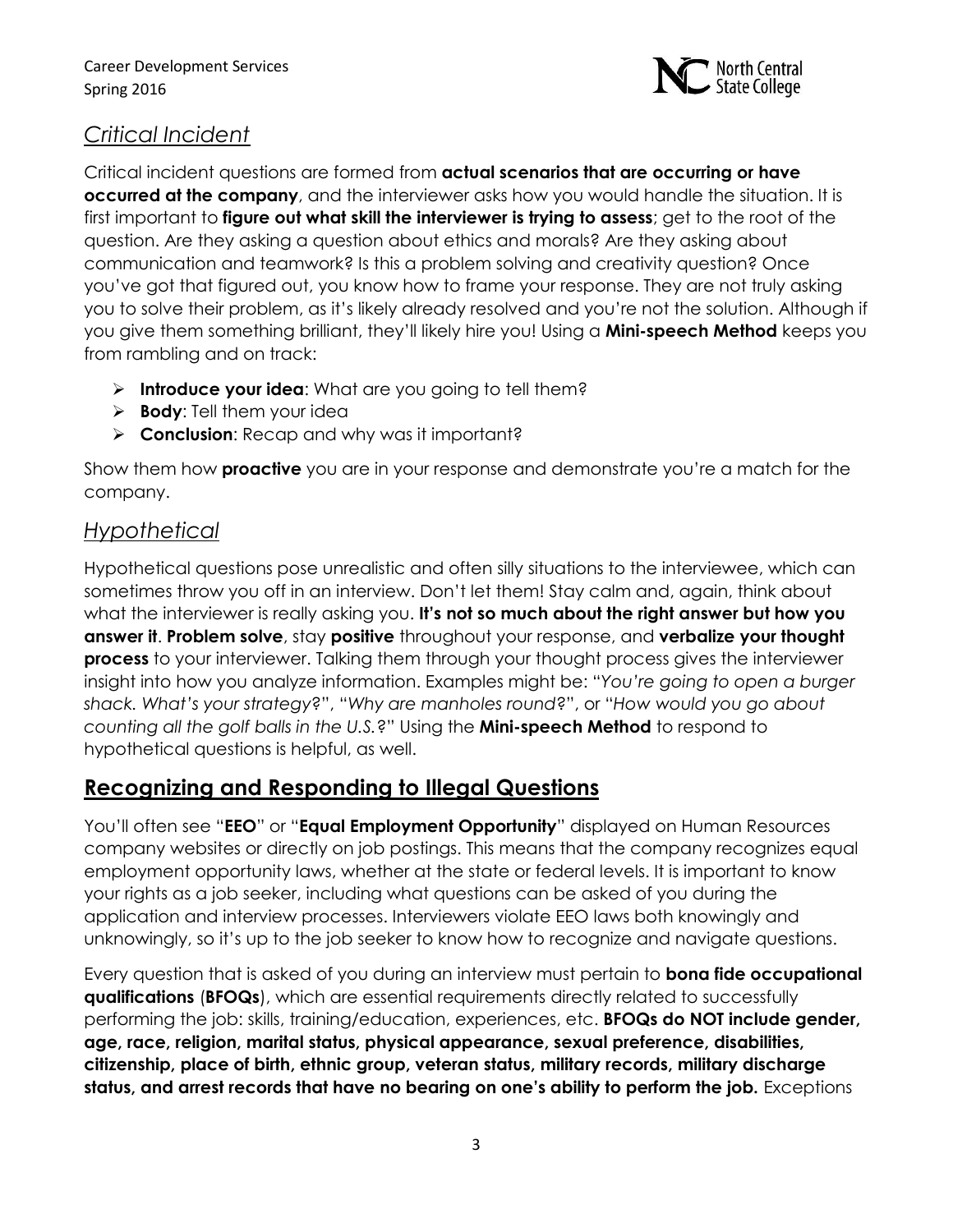

are made when BFOQs directly relate to job performance (e.g., age and bartender job; religion and pastoral position).

When asked an illegal question, take 3 factors into consideration: (1) the **intent** of the question, (2) how much you **want the job**, and (3) how your response might **affect your prospects** for getting it. Identify **why the interviewer is really asking** the question, then tailor your response to the concern. Gracefully **avoid the illegal part** of the question, and **focus on your job-related skills**. For example, if asked a gender question about, "How would you handle managing a team of all men?" then simply drop the last part of the question, focusing on your management and leadership skills generally. Or if you're asked about whether you attend church on Sunday mornings, then determine whether the interviewer is prying into your personal choices or whether you can be flexible with your work schedule. Try responding with "What is the schedule like for the position?" or "I'm certain that I'll be able to work the schedule you need for this position."

Remember, if a question is truly offensive and discriminatory, think about if you really want to work for that company. And you always have the option and right to file a complaint with the Equal Employment Opportunity Commission.

### *"Do you have any questions for us?"*

Of course you do! This will inevitably be the **interviewer's last question**, and your response should never be "*No*." You're interviewing them just like they're interviewing you! **If you don't have any questions to ask, then they will assume you're not interested** in the position or company. It is important to ask questions to not only learn more about the company but also about the job's challenges. **Prepare 8-10 questions in advance, write them down, and bring them to the interview with you**. There's no reason for you to try to memorize your questions, especially since you're already remembering so much. Think about potential questions as you're preparing/ researching before the interview.

Questions should be about **getting to know more about the company or position**, not about you and your needs. Your questions will reveal to the interviewer your preparation for the interview, maturity level, interest in the job and company, professionalism, motivation about career/industry, values, and more. Don't ask any questions about salary, vacation, retirement, promotions, benefits, etc. It will sound as if you are only focused on "What's in it for me?" Focus on **organization-centered** and **team-oriented** questions. The best questions come as a result of listening to the questions the interviewer asks you: "*From what you've been asking during the interview, it sounds like you have a problem with…Can you tell me a little more about the current situation and how that would affect….?*" And don't ask questions that were already answered in the position description, during the interview, or on the "About Us" webpage (which you should have read during your research/preparation).

At the very least, find out the hiring **timeline**: **"***When do you expect to make a hiring decision***?"** …or some version of this question. If you leave without this information, then you'll drive yourself crazy waiting by the phone. You can also ask if it's OK that you follow-up with them. Tell them how interested you are in the position and what a good fit you believe you are. At the end of the interview is when you close the deal.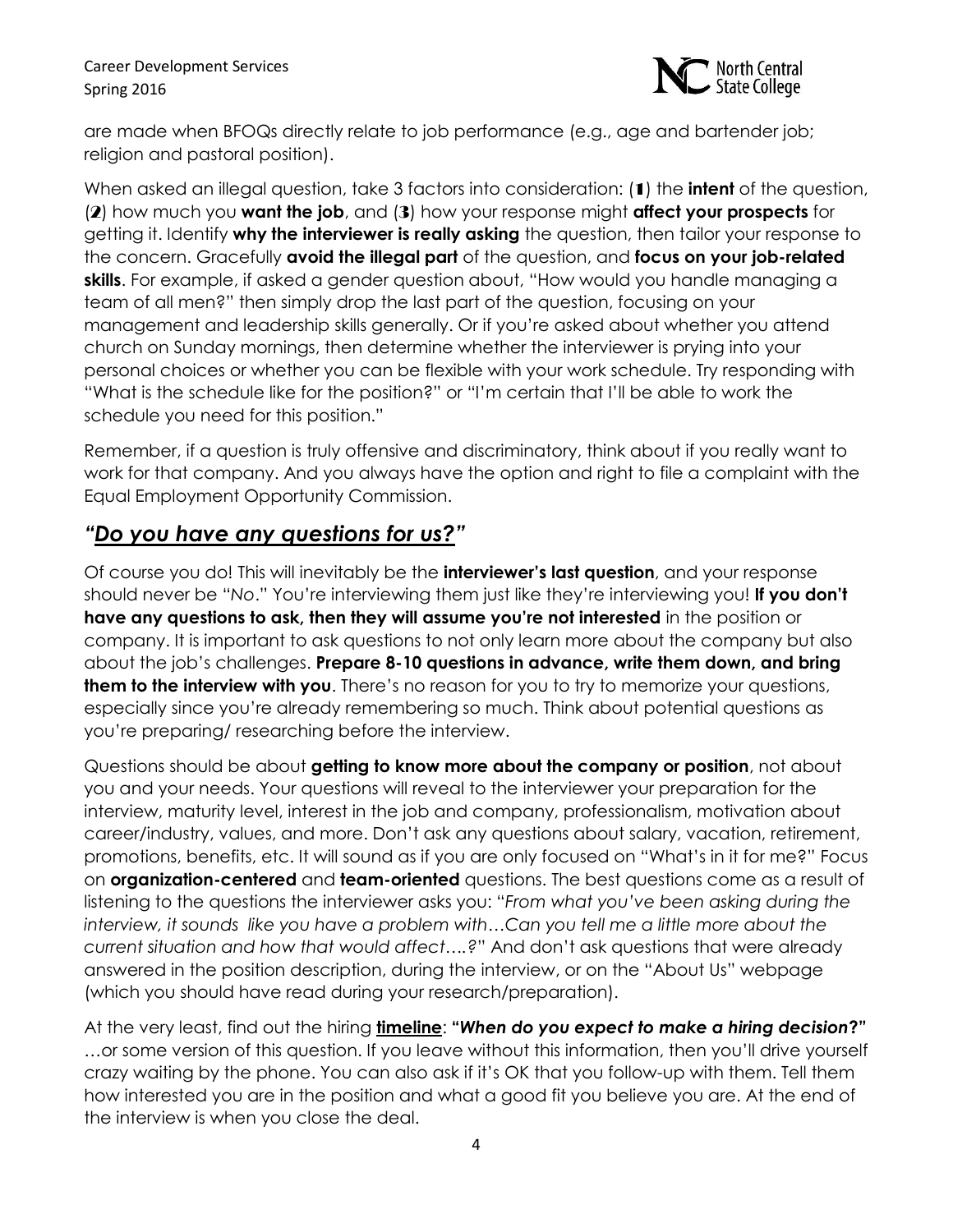

# **Strategies for Answering Interview Questions**

| <b>Question</b>                         | <b>Strategy to Answer</b>                                      |
|-----------------------------------------|----------------------------------------------------------------|
| Please tell me a little about yourself. | Present-Past-Future Formula                                    |
|                                         | (professional, position-specific focus)                        |
| How did you hear about this             | <b>Name drop</b> , share excitement for position, share what   |
| position?                               | caught eye about position.                                     |
| What can you tell me about the          | Don't regurgitate "About" webpage/mission, rather              |
| company?                                | asking whether you <b>care</b> about it; give 1 line that says |
|                                         | you understand company goals then demonstrate                  |
|                                         | you care: "I'm personally drawn to this mission                |
|                                         | <b>because"/"I really believe in this approach</b>             |
|                                         | because"                                                       |
| Why are you interested in this          | Identify why you're a key fit (What does the                   |
| job?/Why do you want to work            | description need? What skills do you have?). Be                |
| here?                                   | specific with examples. Then say why you love the              |
| What's your ideal company?              | company.<br>Be sincere. Use a specific company value or 2 that |
|                                         | resonate with you, tell them why it represents your            |
|                                         | ideal.                                                         |
| Why should we hire you?                 | Cover 3 things: you can do the work, you deliver great         |
|                                         | results, you'll fit in with the team/culture.                  |
| What are your greatest professional     | Be accurate (don't say what you think they want to             |
| strengths?                              | hear), relevant (choose a strength relevant to                 |
|                                         | position), specific (e.g., not "people skills" but "small      |
|                                         | group leadership"), then provide an example of how             |
|                                         | you've demonstrated strength                                   |
| What do you consider to be a            | Interviewer is gauging self-awareness and honesty;             |
| weakness?                               | strike a balance between red flag struggles and                |
|                                         | something you're working on:                                   |
|                                         | W-A-R Method: Weakness, Action to overcome, Result             |
| Tell me about a challenge or            | since action<br><b>S-T-A-R Method</b>                          |
| conflict you've faced at work, and      | How did you handle it professionally and                       |
| how you dealt with it.                  | productively? Close with a happy                               |
|                                         | ending/resolution/compromise.                                  |
| Where do you see yourself in five       | Honest and specific about goals; realistic                     |
| years?                                  | expectations for career; show <b>ambition</b> ; does this      |
|                                         | position align with your goals? It's ok to say you're          |
|                                         | unsure what the future holds, but that this position will      |
|                                         | play important role in helping you make those                  |
|                                         | decisions                                                      |
| What's your dream job?                  | Is this position in line with ultimate career goals?           |
| What other companies are you            | Mention you're exploring a number of similar options           |
| interviewing with?                      | in the industry where can apply xyz skills (skills             |
|                                         | applicable to this same job)                                   |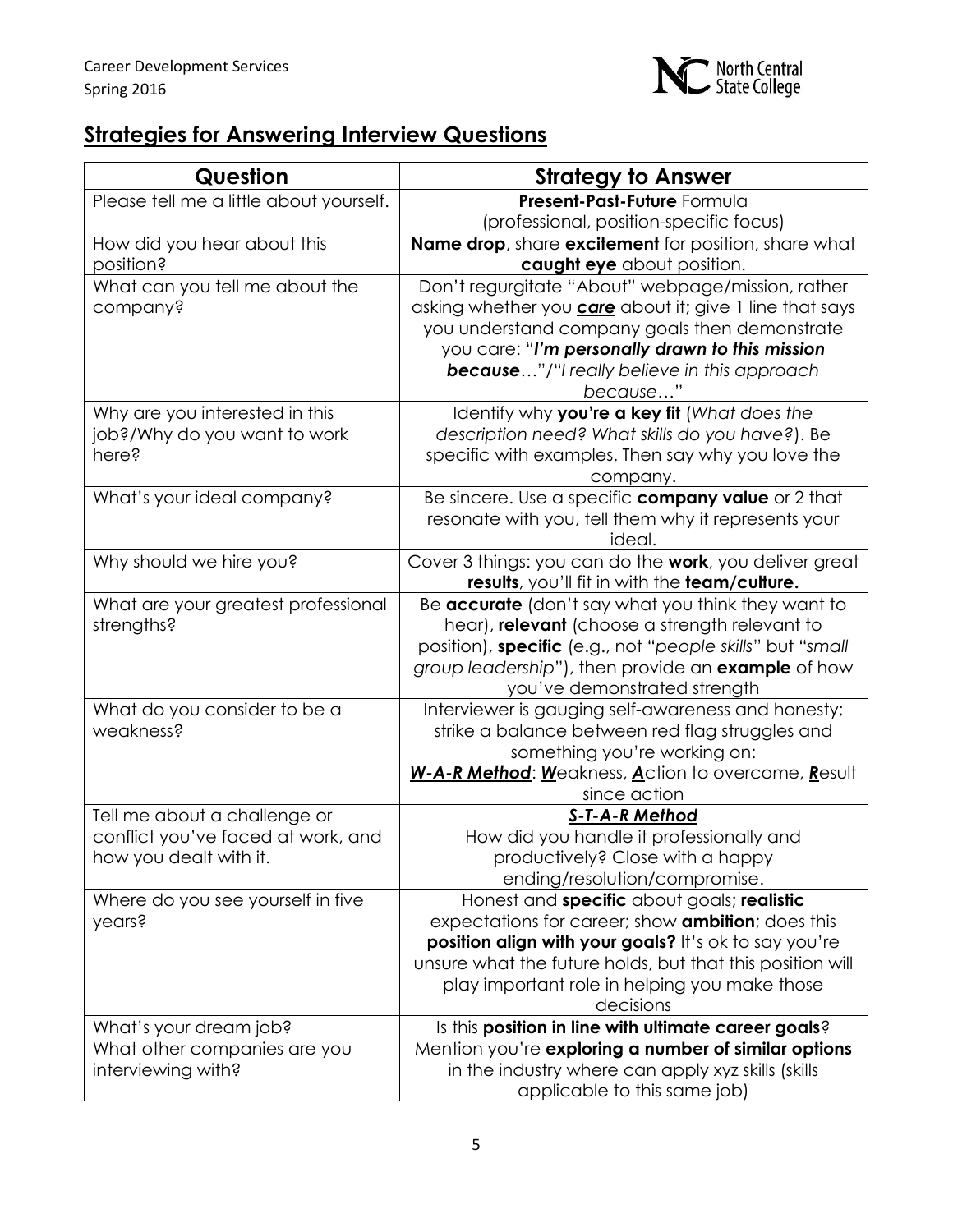

| Why are you leaving your current                          | Keep it <b>positive</b> , especially about previous employers.                                           |
|-----------------------------------------------------------|----------------------------------------------------------------------------------------------------------|
| jops                                                      | Be eager about new opportunities and this position is                                                    |
|                                                           | a better fit for you than current/previous position.                                                     |
|                                                           | "Unfortunately, I was let go" is ok to say, too.                                                         |
| What did you like least about your                        | Don't get trapped; don't be negative. But be honest.                                                     |
| last job?                                                 | Focus on tasks rather than people/politics.                                                              |
| Why were you fired?                                       | Be honest; share how you've grown and how you                                                            |
|                                                           | approach your job/life now as a result                                                                   |
| What are you looking for in a new<br>position?            | The same things that this position offers, be specific                                                   |
| What type of work environment do                          | One that's similar to the environment of the company                                                     |
| you prefer?                                               | you're applying to, be specific                                                                          |
| What's your management style?                             | Best managers are <b>strong but flexible</b> ; share your best                                           |
|                                                           | managerial/leadership moments with specific results                                                      |
| Tell me about a time you exercised                        | Choose an example that showcases your project                                                            |
| leadership./ What was the last                            | management skills (spearheading from beginning to                                                        |
| project you led, and what was the                         | end, juggling multiple moving parts) or one that shows                                                   |
| outcome?                                                  | your ability to confidently and effectively rally a team.                                                |
|                                                           | This depends on the position.                                                                            |
| Tell me about a time you disagreed                        | Don't say you gave in to keep the peace or where                                                         |
| with a decision that was made at                          | you realized you were wrong. Choose a story where                                                        |
| work.                                                     | your actions made a positive difference on the                                                           |
|                                                           | outcome of the situation, whether it was a work-                                                         |
|                                                           | related outcome or a more effective/productive                                                           |
|                                                           | working relationship                                                                                     |
| How do you handle working with                            | Are you adaptable and good fit? Be positive and                                                          |
| people who annoy you?                                     | honest about what bothers you. Don't say you never                                                       |
|                                                           | get annoyed by people. Demonstrate little things                                                         |
|                                                           | don't annoy you, and show <b>patience</b> when you are                                                   |
|                                                           | annoyed.                                                                                                 |
| How would your boss and co-                               | Be honest and remember they'll call your references.                                                     |
| workers describe you?                                     | Talk about strengths and skills you haven't discussed                                                    |
|                                                           | yet.                                                                                                     |
| Why was there a gap in your                               | If unemployed, be direct and to the point about what                                                     |
| employment?                                               | you've been doing, perhaps volunteering or other                                                         |
|                                                           | mind-enriching activities like blogging, exercising, or                                                  |
|                                                           | taking classes? Steer conversation toward the future                                                     |
|                                                           | (this job, contributing to the organization) "I                                                          |
|                                                           | decided to take a break at the time, but today I'm                                                       |
|                                                           | ready to contribute to this organization by"                                                             |
| Can you explain why you changed                           | Explain and give examples as to how your previous                                                        |
| career paths?                                             | experiences and skills are <b>transferrable</b> to this role,                                            |
|                                                           | even if indirect                                                                                         |
| How do you deal with pressure or<br>stressful situations? | Demonstrate you can meet stressful situations head-                                                      |
|                                                           | on in a productive, positive way and nothing stops<br>you from accomplishing goals; what is your stress- |
|                                                           |                                                                                                          |